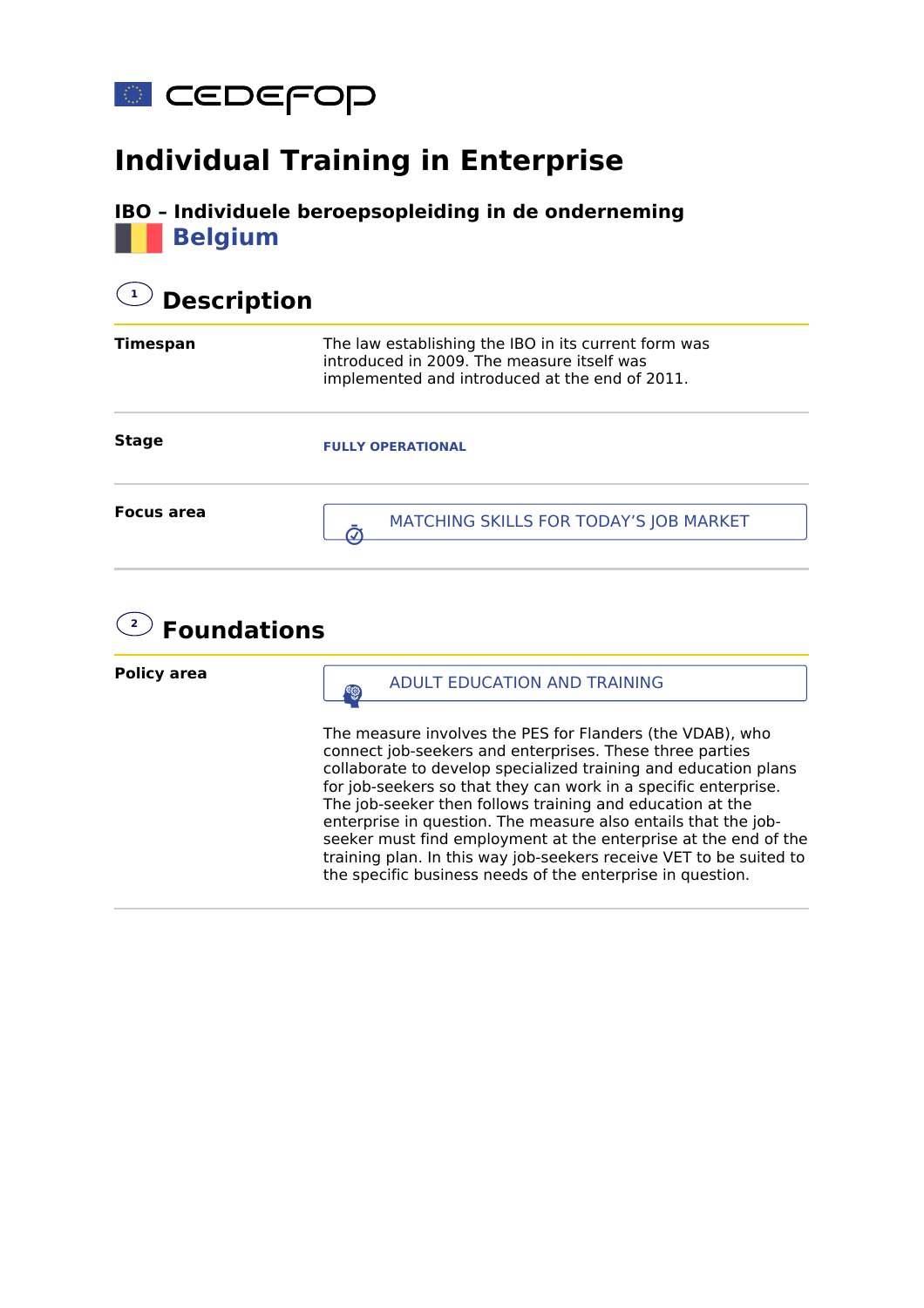| <b>Policy goal</b>          | Provide unemployed individuals (sometimes specific<br>target groups) with the necessary skills and<br>competences to carry out work within a specific<br>enterprise. The rationale behind the IBO measure is<br>that by bringing a job seeker and enterprise together,<br>the VDAB can help develop a training and education<br>plan that allows the job seeker to attain the skills<br>required by the enterprise in question. The job seeker<br>can learn while working at the enterprise and become<br>acquainted with the organisation, prove themselves,<br>and learn the necessary skills. A feature of the<br>measure is that the job seeker receives employment<br>at the enterprise once the training is complete. The<br>rationale is that such specific matching between<br>individual enterprises and job seekers, together with<br>the feature that the job seeker becomes employed,<br>promotes employment through a tailored matching in<br>skills and competences to an enterprise's needs.<br>The goal is to offer 13,500 training programmes in<br>2012 (11,979 reached), 15,500 in 2013 and 17,000 in<br>2014. |
|-----------------------------|-----------------------------------------------------------------------------------------------------------------------------------------------------------------------------------------------------------------------------------------------------------------------------------------------------------------------------------------------------------------------------------------------------------------------------------------------------------------------------------------------------------------------------------------------------------------------------------------------------------------------------------------------------------------------------------------------------------------------------------------------------------------------------------------------------------------------------------------------------------------------------------------------------------------------------------------------------------------------------------------------------------------------------------------------------------------------------------------------------------------------------------|
| <b>Mismatch</b>             | <b>EXPLICITLY DESIGNED TO ADDRESS SKILL MISMATCH</b><br>The measure targets unemployed individuals and has the<br>specific goal of setting up a training and education plan so that<br>the unemployed individual learns and acquires the necessary<br>skills to fulfil a specific job within an enterprise. The training and<br>education plan is set up in discussion with the VDAB (the<br>Flemish public employment service), the enterprise in question,<br>and the job seeker. Trainings can last between 4 and 24 weeks<br>and lead to a job at the specified enterprise. As such, individuals<br>are trained to attain the necessary skills and competences for a<br>specific job at a specified enterprise.                                                                                                                                                                                                                                                                                                                                                                                                               |
| Aim of policy<br>instrument | UPSKILL AND MATCH SKILLS OF UNEMPLOYED                                                                                                                                                                                                                                                                                                                                                                                                                                                                                                                                                                                                                                                                                                                                                                                                                                                                                                                                                                                                                                                                                            |
|                             | <b>ADDRESS SKILL SHORTAGES</b><br>O                                                                                                                                                                                                                                                                                                                                                                                                                                                                                                                                                                                                                                                                                                                                                                                                                                                                                                                                                                                                                                                                                               |
|                             | <b>OTHER</b>                                                                                                                                                                                                                                                                                                                                                                                                                                                                                                                                                                                                                                                                                                                                                                                                                                                                                                                                                                                                                                                                                                                      |
|                             | The instrument is also designed in such a way as to make it<br>financially more attractive for enterprises to find and acquire the<br>skills they need, and more financially feasible for job seekers to<br>seek education and training. Furthermore, the direct targeting of<br>a skill needed by an enterprise, and the requirement that a job<br>seeker be hired, mean the chance of employment is very high if<br>not assured.                                                                                                                                                                                                                                                                                                                                                                                                                                                                                                                                                                                                                                                                                                |
| <b>Legal basis</b>          | <b>LAW</b>                                                                                                                                                                                                                                                                                                                                                                                                                                                                                                                                                                                                                                                                                                                                                                                                                                                                                                                                                                                                                                                                                                                        |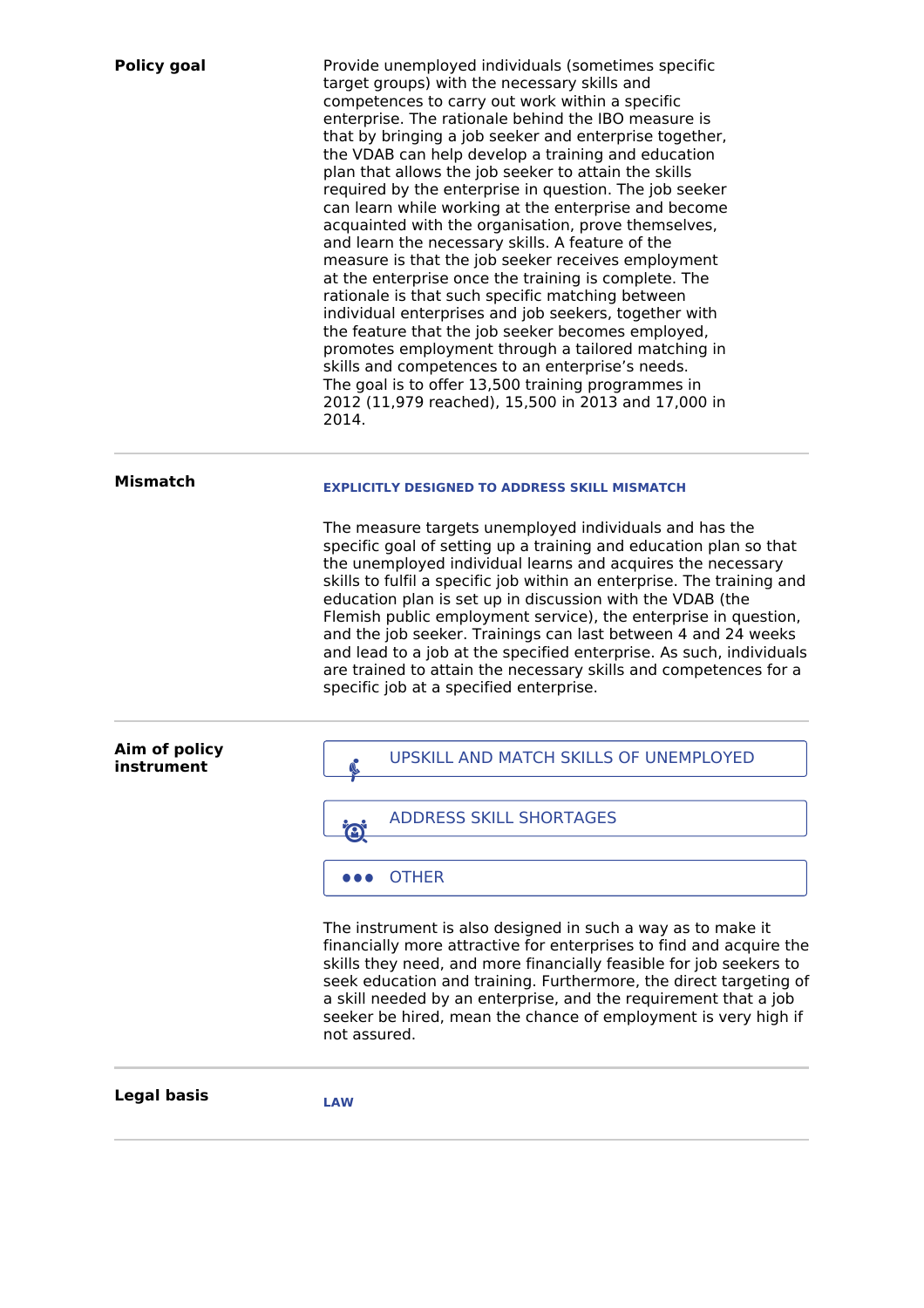| <b>Main responsible</b><br>body | The VDAB, the Flemish public employment service is<br>responsible. It is an autonomous public institution that<br>is not accountable to a specific minister. The<br>organisation is run by a board of directors and it<br>reports regularly to the Flemish Parliament on its<br>activities.                                                                                                                                                                                                                                                                                                                                                                                                                                                                                   |
|---------------------------------|-------------------------------------------------------------------------------------------------------------------------------------------------------------------------------------------------------------------------------------------------------------------------------------------------------------------------------------------------------------------------------------------------------------------------------------------------------------------------------------------------------------------------------------------------------------------------------------------------------------------------------------------------------------------------------------------------------------------------------------------------------------------------------|
| <b>Stakeholders</b>             | <b>TRAINING PROVIDERS (PUBLIC/PRIVATE)</b>                                                                                                                                                                                                                                                                                                                                                                                                                                                                                                                                                                                                                                                                                                                                    |
|                                 | <b>CHAMBERS OF COMMERCE AND INDUSTRY</b><br>$6$ that $8$                                                                                                                                                                                                                                                                                                                                                                                                                                                                                                                                                                                                                                                                                                                      |
|                                 | <b>OTHER</b>                                                                                                                                                                                                                                                                                                                                                                                                                                                                                                                                                                                                                                                                                                                                                                  |
|                                 | The Flemish government introduced this measure. The Flemish<br>Public employment service (via VDAB) and companies offer<br>training. The VDAB is an autonomous public institution. The<br>VDAB is a key player, as are enterprises who act as the<br>employers as well as the learning environment. There is an<br>internal consulting department that evaluates the education and<br>training a job seeker receives via the IBO. There is also a further<br>consultant within the IBO that screens a job seeker upon<br>applying for the measure and makes sure they are suitable<br>candidates. This consultant also makes sure that other factors<br>and conditions can be met by the applicant (such as transport to<br>their place of training, and childcare services). |
| <b>Funding</b>                  | The VDAB is funded by the Flemish government. In<br>2014, VDAB spent €651 million, of which €444 million<br>was allocated to direct services. A further €107.7<br>million was allocated to external partners.<br>The total cost of the IBO specifically is not publicly<br>available, but in 2014, 14,360 job seekers were<br>enrolled in the IBO, and besides their unemployment<br>benefits, this led to a total cost of €54.390 million for<br>the service.<br>The ESF also provides funds to the VDAB and the IBO.<br>For the period 2016 - 2017, the ESF paid the VDAB<br>€39 million to support it in its activities, specifically for<br>work based apprenticeships and the IBO.                                                                                       |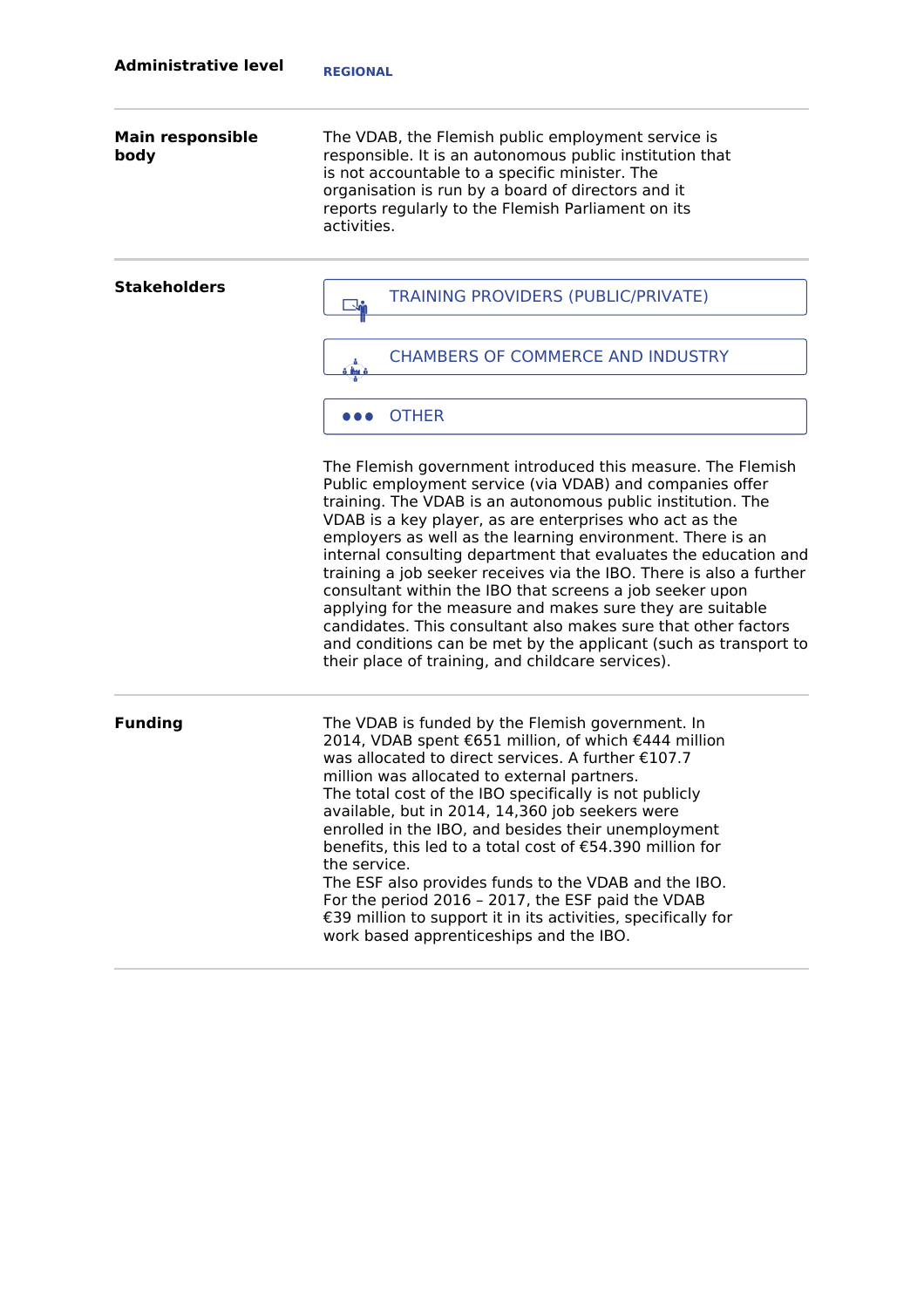| <b>Intended</b><br>beneficiaries | The unemployed, with a focus on individuals with<br>combined problems. The targeted groups range from<br>youth, disadvantaged groups, individuals over 50 and<br>the long-term unemployed. The people enrolled in the<br>programme will have employment after the<br>programme expires, at least for as long as the<br>education lasts.<br>Enterprises benefit from being able to employ<br>individuals cheaply and train them in the needs and<br>competences required for their specific business<br>activities. As a part of the instrument is hiring the<br>individual after the IBO duration, the enterprise, in |
|----------------------------------|-----------------------------------------------------------------------------------------------------------------------------------------------------------------------------------------------------------------------------------------------------------------------------------------------------------------------------------------------------------------------------------------------------------------------------------------------------------------------------------------------------------------------------------------------------------------------------------------------------------------------|
|                                  | effect, has the chance to train and prepare an<br>individual for work in that company at a lower cost.                                                                                                                                                                                                                                                                                                                                                                                                                                                                                                                |

| 3 <sup>7</sup><br><b>Processes</b>   |                                                                                                                                                                                                                                                                                                                                                                                                                                                                                                                                                                |
|--------------------------------------|----------------------------------------------------------------------------------------------------------------------------------------------------------------------------------------------------------------------------------------------------------------------------------------------------------------------------------------------------------------------------------------------------------------------------------------------------------------------------------------------------------------------------------------------------------------|
| Use of labour<br>market intelligence | <b>INFORM JOB-SEARCH DECISIONS OF UNEMPLOYED</b><br>纶                                                                                                                                                                                                                                                                                                                                                                                                                                                                                                          |
|                                      | <b>ENABLE STRATEGIC BUSINESS DECISIONS</b>                                                                                                                                                                                                                                                                                                                                                                                                                                                                                                                     |
|                                      | The IBO measure centres on making it financially attractive for<br>enterprises to hire a job seeker for up to 6 months and to train<br>them within their enterprise. This provides the job seeker with<br>valuable work experiences (making them more attractive on the<br>labour market), as well as competences and skills relevant to<br>the enterprise. In this way, job seekers gain experience and are<br>helped further in their job search, and enterprises are helped in<br>their business activities; these two aspects form the main LMSI<br>tools. |
| <b>Financial schemes</b>             | A financial incentive is used to make it attractive for<br>enterprises and for job seekers to be involved in the<br>IBO measure. The PES, in this case the VDAB, provides<br>the job seeker with a comparable salary to that which<br>they would start earning when they start working at<br>the selected enterprise. The enterprise (the future<br>employer) in this case pays the difference between<br>the unemployment benefit and the level of the future<br>salary as a "prestatie premie" or performance subsidy.                                       |
| <b>Frequency of</b><br>updates       | The IBO instrument has existed in its current form for<br>quite some time and is not actively or regularly<br>adjusted unless there is a concrete reason for<br>changing the approach.                                                                                                                                                                                                                                                                                                                                                                         |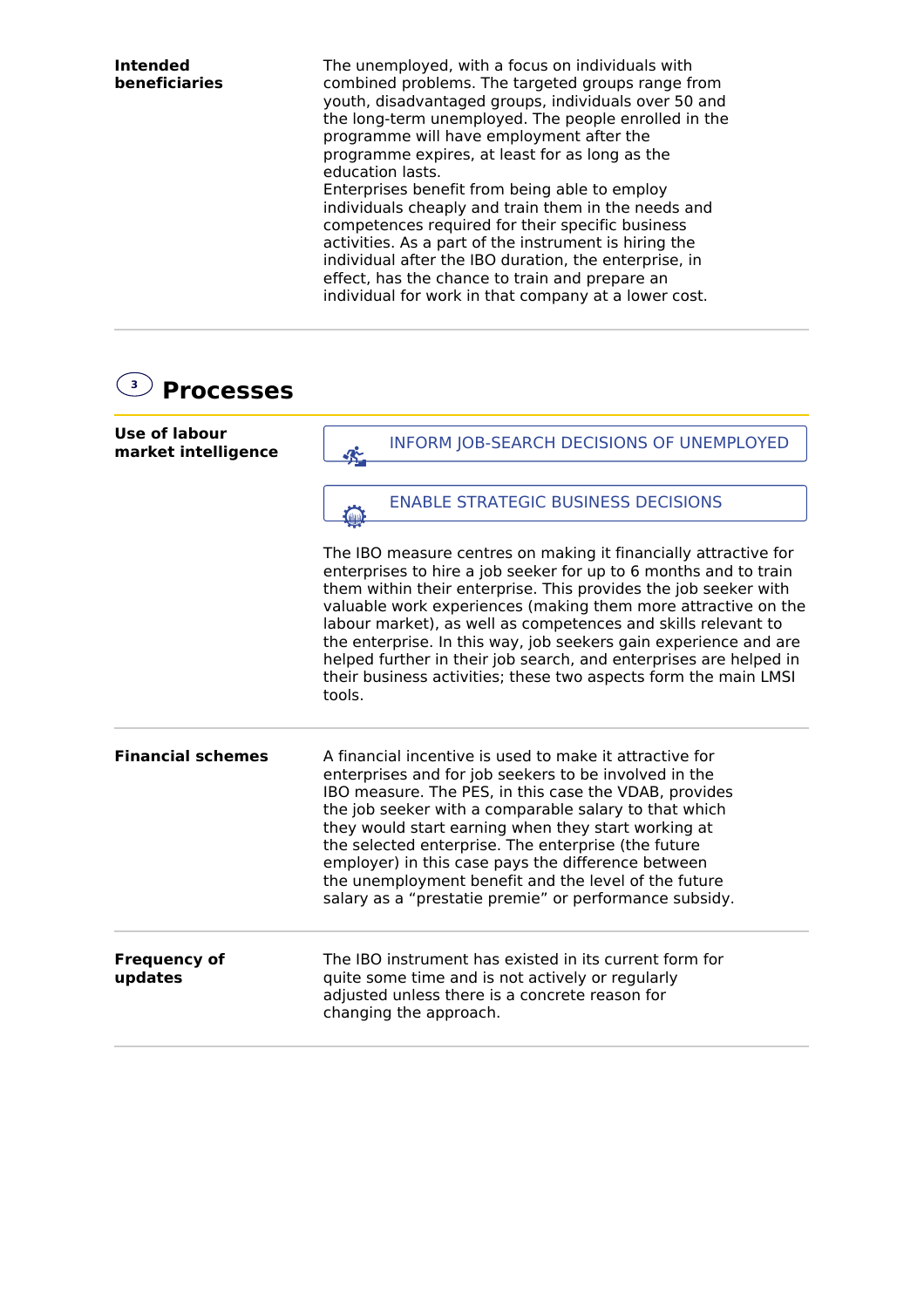**Development** The instrument is quite old and has been in place for some time. It initially started as a response to labour market needs for certain professions, for which there were no education courses available. The IBO worked to establish which skills and expertise were needed and to provide education and skills through placements at companies. The programme has been in place since 1988 and was adjusted and reintroduced in its current form in 2009. Additionally, in 2013, an adjustment was made by the Flemish government concerning the employment contracts a job seeker receives at an enterprise upon completing their training. Before the 2013 adjustment, a job seeker would receive a fixed contract at the enterprise, but with the alteration, enterprises can also offer job seekers a temporary contract. This change was made as a "crisis measure" to better cope with the aftermath of the Euro crisis. This measure does not, however, seem to have been turned back. One adaptation that was made to the IBO in its current (after 2009) form, is that previously, students following part-time VET or education courses could still make use of the IBO. This was changed in 2015. Besides that, no major changes have happened to the instrument. At most, adaptations are made to the focus of the IBO; the VDAB may decide that certain sectors need more attention and focus, or certain groups and types of job seekers. The VDAB for instance releases regular overviews of "knelpuntberoepen" or bottle neck jobs, which receive extra attention.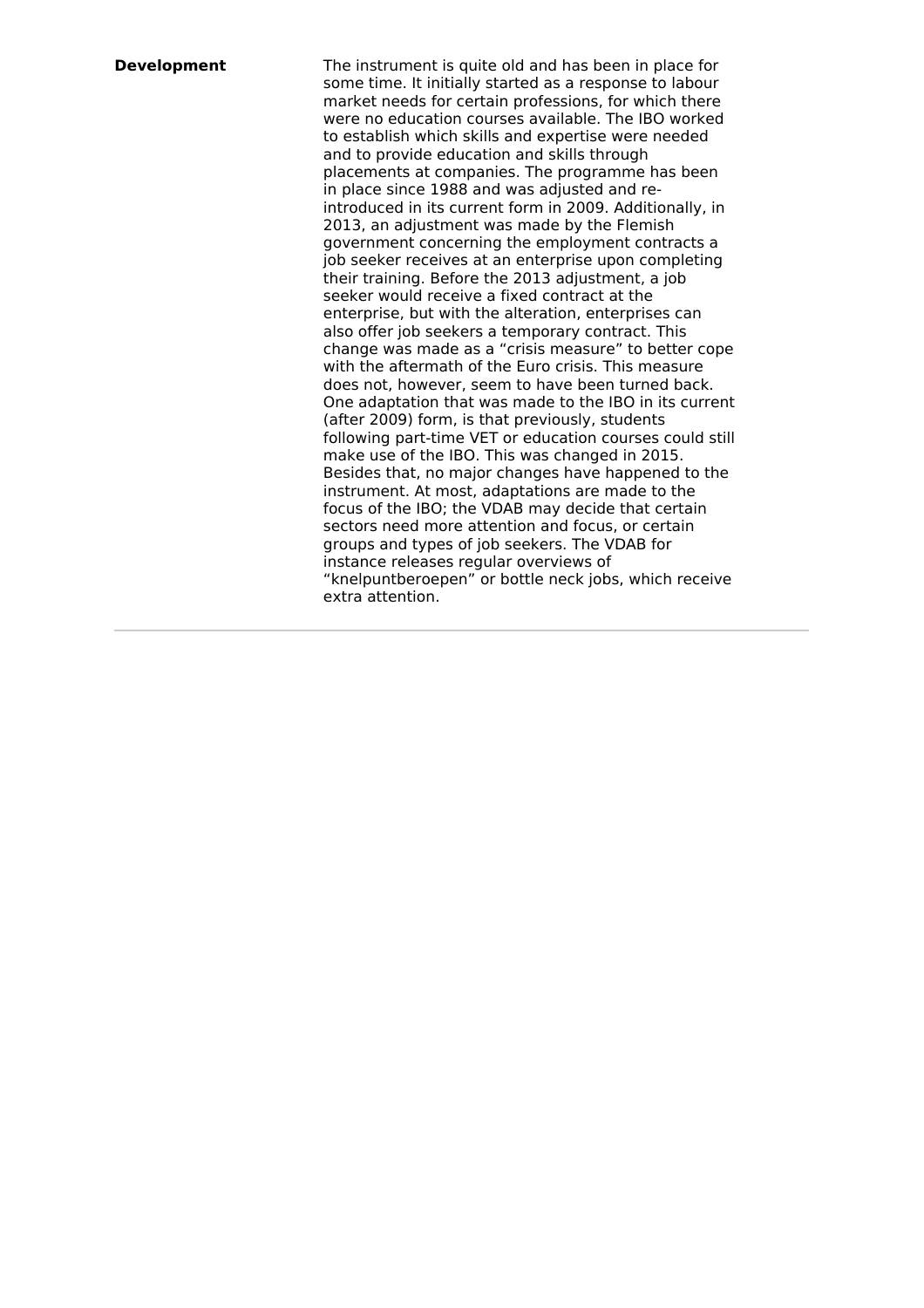| Barriers |  |
|----------|--|
|          |  |
|          |  |

**Barriers** As the instrument has been running for so long (in its current form since 1998, but it was in place before then), major obstacles or barriers have been resolved. The only issues which the VDAB encounters with its IBO relates to the participants at the individual level. Issues centre around a candidate's ability and willingness to do the IBO, or on their circumstances and being able to participate. Transportation to the employer and childcare services are more common barriers to participating in the IBO for individuals, and this is often an area that a consultant from the VDAB needs to help a job seeker in resolving first. The promotion of the measure still requires further efforts. Since its introduction in 2009 and full implementation by 2011, the measure is still not so well known according to stakeholders. This is a barrier to more utilization of the measure, and one which the VDAB tries to overcome with promotion activities, and information sessions. As such, the VDAB and the Voka, the Flemish enterprise network, regularly hold information evenings to promote the existence of the IBO. However, the outcomes and impact of these information activities are not monitored, and the effectiveness of these sessions are therefore difficult to estimate. Job.be reported that although the measure is mainly aimed at the Flanders region, many French speaking job seekers and enterprises wish to make use of the measure as well. This does involve a language barrier of course between French enterprises and job seekers,

and Flemish speaking enterprises and job seekers. However the VDAB wishes to support French speaking potential beneficiaries by incorporating language components in their training plans where possible.

**Success factors** Three key things are important to the success of an IBO trajectory: 1) the employer needs to have a job opening and really have the intention and need to train and hire a new employee; 2) the jobseeker and candidate for the IBO must be both able and willing to following the IBO trajectory for a given job opening; and 3) there must be sufficient and correct support and guidance on the work floor. One of the factors to improve the success of the policy instrument are the continued efforts to improve the promotion and awareness of the measure. Although the VDAB promotes the measure, in 2015 the larger recruitment organisations, Job.be, reported that the IBO was still relatively unknown, despite its benefits. However by 2016, the VDAB reported that the instrument has become more visible.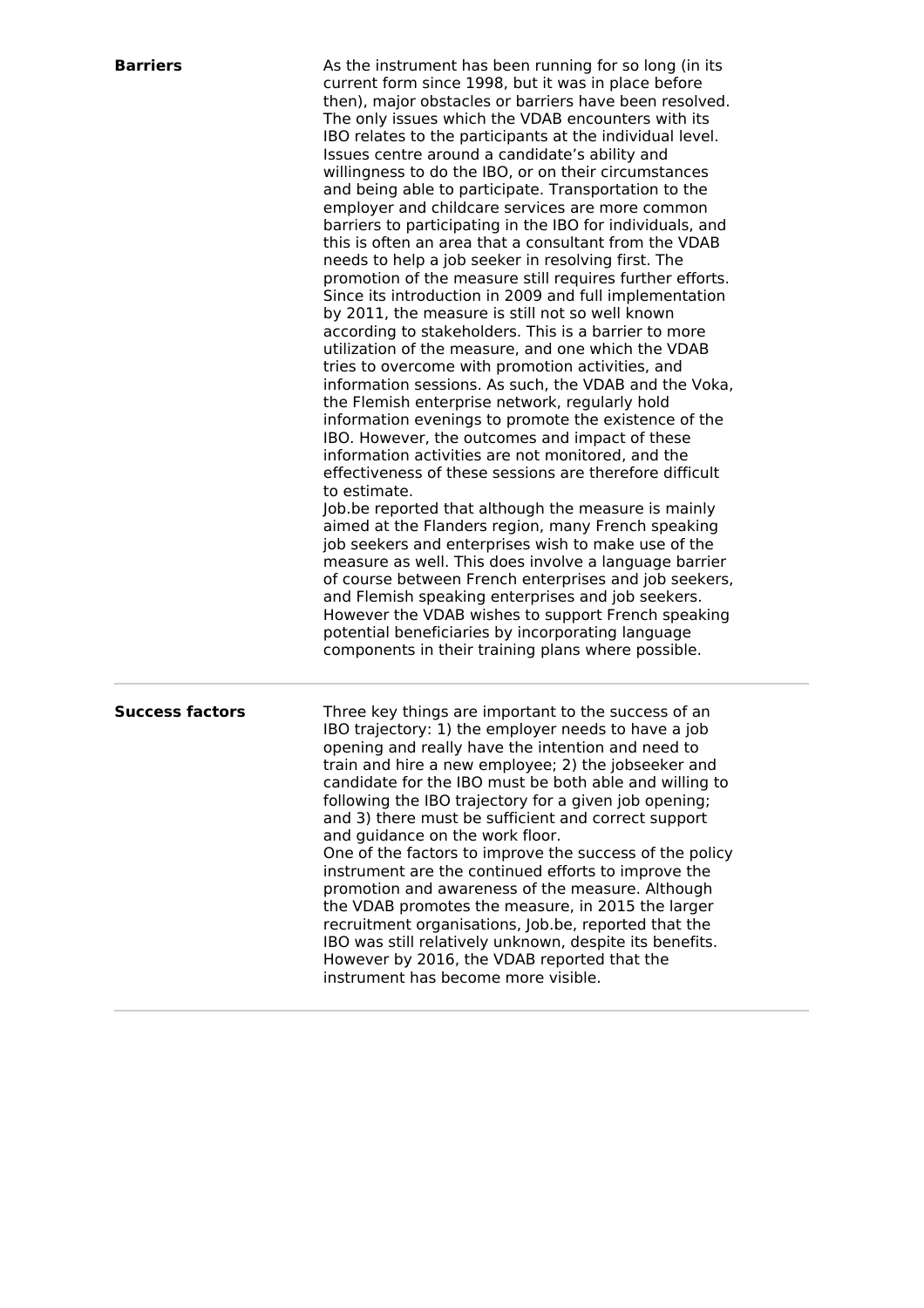| <b>Monitoring</b>     | The VDAB monitors the number of apprenticeships or<br>training programmes that are started, and the number<br>of apprenticeships that lead to actual jobs.<br>Additionally, the number of applicants and running<br>apprenticeships are also monitored. It should be<br>noted, however, that not all of these statistics are<br>public. The 2016 VDAB annual report indicates that in<br>2016, 20,592 IBO apprenticeships were set up. The<br>regularity with which these aspects are measured<br>varies, but the number of apprenticeships and jobs<br>generated are reported annually to the Flemish<br>government. Besides monitoring the number of<br>individuals following an IBO course, the VDAB monitors<br>the quality of the IBO courses they provide. The VDAB<br>talks with all of the parties involved at regular<br>intervals: the employing enterprise, and the job seeker<br>(who becomes the participant). The VDAB monitors the<br>number of talks held with different parties, and<br>through a random sample, checks a selection of the<br>minutes made for each of those talks for the quality of<br>the talks. In this way, they have a quantitative and<br>qualitative approach to ensuring the quality of the IBO<br>trajectory offered. |
|-----------------------|------------------------------------------------------------------------------------------------------------------------------------------------------------------------------------------------------------------------------------------------------------------------------------------------------------------------------------------------------------------------------------------------------------------------------------------------------------------------------------------------------------------------------------------------------------------------------------------------------------------------------------------------------------------------------------------------------------------------------------------------------------------------------------------------------------------------------------------------------------------------------------------------------------------------------------------------------------------------------------------------------------------------------------------------------------------------------------------------------------------------------------------------------------------------------------------------------------------------------------------------------------------|
| <b>Innovativeness</b> | <b>VERY INNOVATIVE</b>                                                                                                                                                                                                                                                                                                                                                                                                                                                                                                                                                                                                                                                                                                                                                                                                                                                                                                                                                                                                                                                                                                                                                                                                                                           |
|                       | The instrument combines employer engagement with<br>updating/improving skills in direct relation to particular<br>(anticipated) skill mismatches. As such, it can be considered an<br>innovative instrument. A similar measure already existed for 10<br>years, but was part of vocational education. The fact that it is<br>now applied for the unemployed is the innovative aspect. The<br>policy in its current form can be considered quite innovative.<br>The idea of directly bringing together a job-seeker and an<br>enterprise to train and educate the job seeker to fulfil the needs                                                                                                                                                                                                                                                                                                                                                                                                                                                                                                                                                                                                                                                                  |

**<sup>4</sup> Sustainability**

of the enterprise is mutually beneficial, and hones in on the core issue of instilling the necessary skills in a job seeker. The job seeker already receives unemployment benefits and can keep on doing so while they learn and are essentially trained for a job at a specific enterprise. This direct matching and training of job seekers and enterprises is a relatively innovative approach.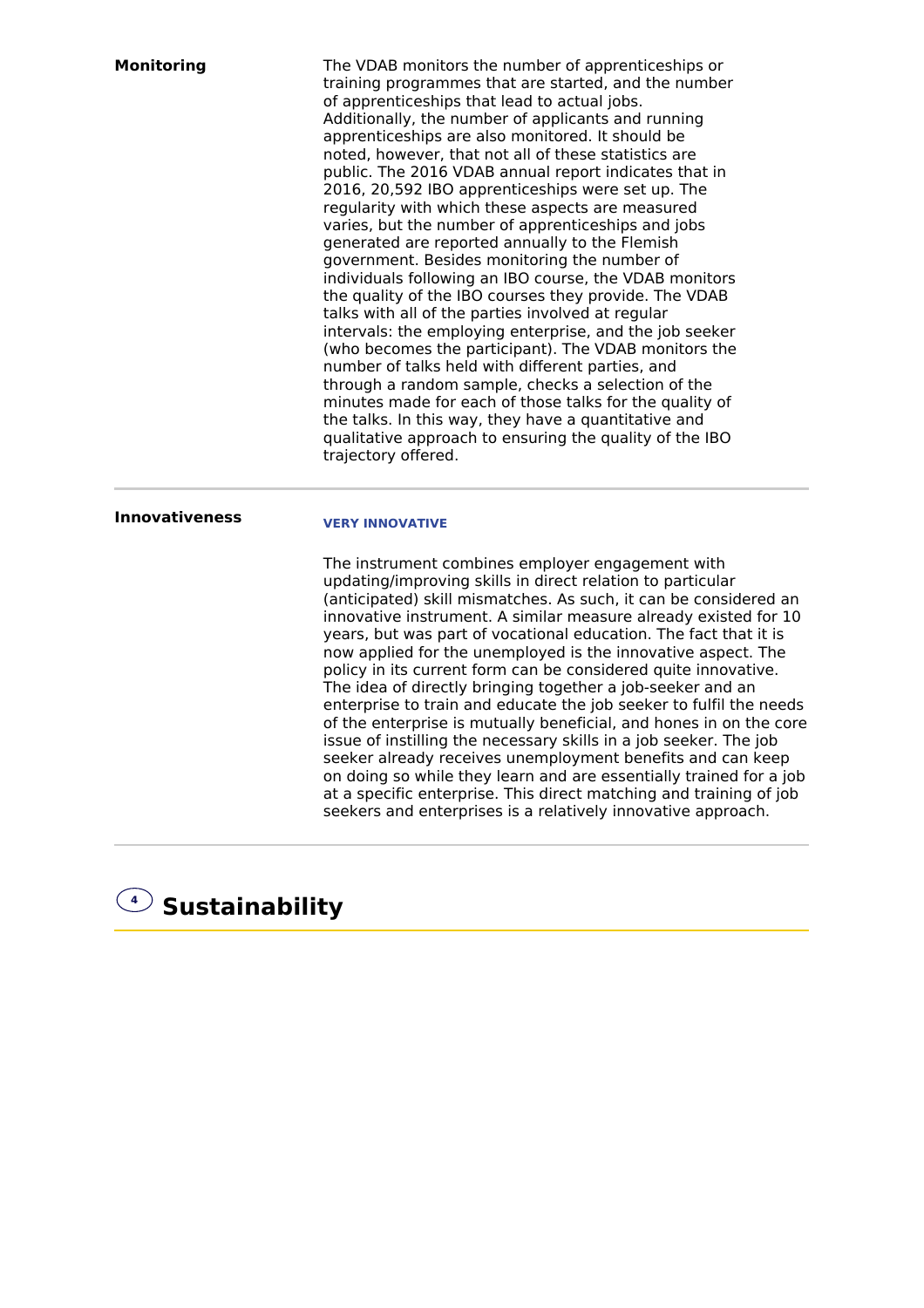| <b>Evidence of</b><br>effectiveness         | In 2013, 80% of IBO participants were guided to<br>employment. In an evaluation cited by the Flemish<br>government, 90% of individuals in the IBO became<br>employed. As such, the measure can be considered<br>effective. In 2015, 15,379 individuals took part in the<br>IBO. In 2013, more than 70% of the users of the IBO<br>were satisfied, and about 80% of job seekers have<br>gained employment as a result of the measure.<br>Overall, the benefits have been as expected, namely<br>that unemployed individuals move into work more<br>quickly. There have been very few unexpected<br>outcomes of the instrument. In terms of an<br>unexpected benefit, the IBO has become increasingly<br>popular since 2013. Another unexpected development<br>was the popularity of measure amongst Francophone<br>Belgians. To overcome the language barrier for French<br>speaking Belgians to participate, the VDAB also made<br>language training more accessible in combination with<br>the IBO.                                                                                                                                                            |
|---------------------------------------------|-----------------------------------------------------------------------------------------------------------------------------------------------------------------------------------------------------------------------------------------------------------------------------------------------------------------------------------------------------------------------------------------------------------------------------------------------------------------------------------------------------------------------------------------------------------------------------------------------------------------------------------------------------------------------------------------------------------------------------------------------------------------------------------------------------------------------------------------------------------------------------------------------------------------------------------------------------------------------------------------------------------------------------------------------------------------------------------------------------------------------------------------------------------------|
| <b>Engagement of</b><br><b>stakeholders</b> | The engagement of stakeholders happens at the<br>initiative of enterprises; they approach the VDAB with<br>job openings for which they would like to make use of<br>the IBO. This is a starting criteria for enterprises to<br>participate in the programme. Educational institutions<br>are not so closely involved. Enterprises are generally<br>quite aware of the IBO and employees of the VDAB<br>know to advise enterprises or job seekers to look into<br>the IBO if it seems relevant to their situation. In this<br>way participants and beneficiaries are involved.                                                                                                                                                                                                                                                                                                                                                                                                                                                                                                                                                                                   |
| <b>Transferability</b>                      | <b>EASILY TRANSFERABLE</b><br>The measures appears quite transferable. It requires a public<br>employment service (the VDAB in this case), to connect and<br>facilitate a job seeker and an enterprise, and to collectively<br>develop an education and training plan.<br>A more developed PES with a good database of interested<br>enterprises appears to be an important contextual aspect.<br>Another important aspect is the awareness of enterprises and<br>job seekers that the measure exists; this would require a<br>considered and focused campaign by the PES to convince<br>beneficiaries of the advantages of the measure.<br>The personalized coaching by the PES in question, and involving<br>the enterprises are components that would need to be set up in<br>a new country. Similarly, the measure involves a job guarantee<br>for the job seeker and this is established in the law establishing<br>the IBO. Therefore, to transfer this measure to another county a<br>similar job guarantee may need to be set up which, depending<br>on the legal and institutional system in another country, require<br>a legal or regulatory change. |